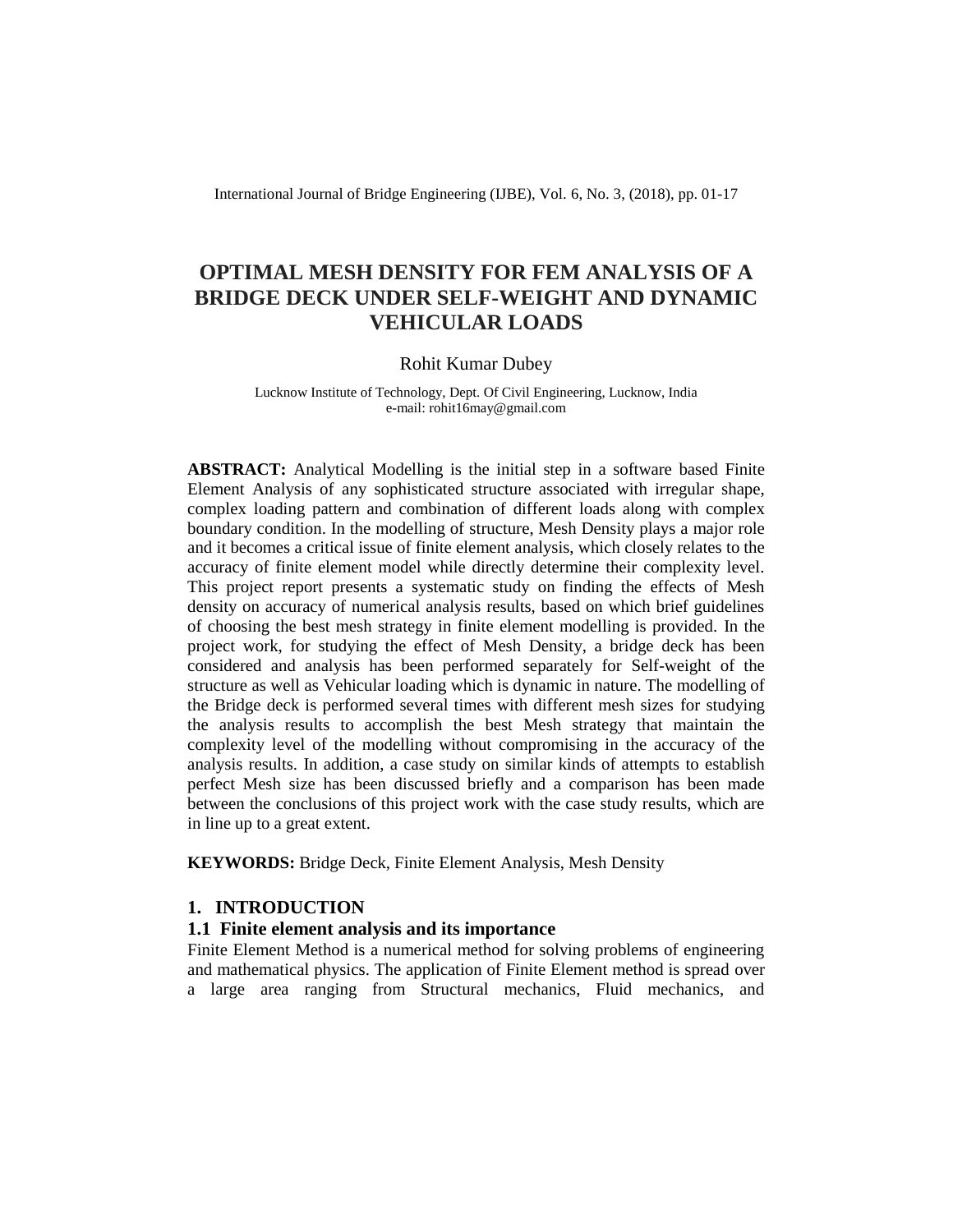thermodynamics to electromagnetic potential. FEA has been gaining its popularity due to its unique nature of analyzing multiple complex problems easily and it has given a new direction in the field of engineering analysis. One of its major applications is in Structural Mechanics problems. Structural Analysis becomes a major issue in front of Professional engineering or even in academic research when it is a complex situations like analyzing a multidimensional extremely irregular shape, structure associated with different elements with different material properties, sophisticated boundary condition and complex loading pattern with combined effect of different kinds of loads. To overcome with these kinds of problems, we have the tool Finite Element Method. At present time, there is lots of analysis software for structural mechanics problems based on finite element method. These all helps in dealing with complex structural engineering project.

### **1.2 Basic principle of finite element analysis**

The basic principle of Finite element method in structural mechanics is the discretization of the member, which needs to be analyzed; breaking down the member into infinitely small element, and prepare stiffness matrix of each element and applying boundary condition, loading equation and all gives the global stiffness matrix that does the stress strain analysis of the structure. The same concept has been coded in the analysis software to do complex calculation involving higher level of mathematics. The analysis depends on the discretization, higher the level of discretization closer the analysis results towards the exact solution. In case of dealing with an analysis of structural problem with an FEM based software, we have to define all the parameters (loading, material property, boundary condition etc.) first followed by a modeling of the structure. In this analytical modeling, the finer the members or the more insertion of nodes gives the higher accuracy of the analysis. Insertion of more nodes to create finer element can be referred as discretization of structure, in another terms the same phenomena is defined as mesh density.

## **1.3 Mesh density in finite element analysis**

In a simplest way, Mesh density in a finite element analysis can be defined as number of elementary mesh present in an analytical model of a member to be analysed. It can be referred as number of mesh present on plan area of the model or in case of a linear analysis by number of divisions in the linear modelling of the member.

One of the basic principles of finite element analysis is it always deals with node to node and analysis results (Bending Moment, Shear Force etc.) are presented in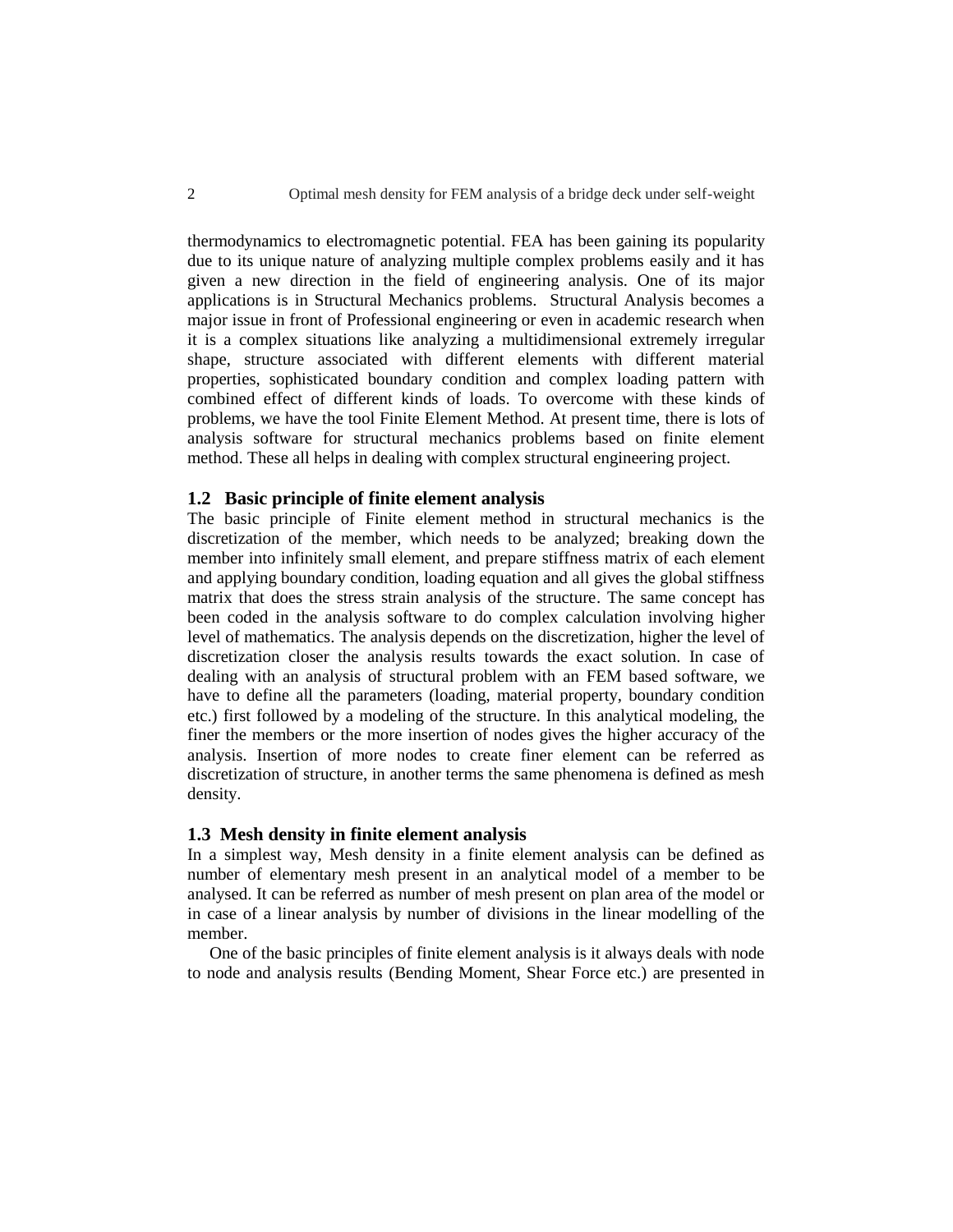nodes only. So defining nodes is the very initial step if Finite Element Modelling. Then beams are defined to connect these nodes and connection of these beams in two perpendicular directions creates a plane mesh. These kinds of Mesh are either square or rectangular and they are considered to be the best for giving good analysis results. Apart from this conventional mesh, triangular mesh, diamond mesh, octagonal or irregular shape mesh arepossible and they are used as per special requirement of the analysis. Different kinds of meshing based on shape have been shown below.



Desired Square Meshing for better Analysis

*Figure 1.* Different types of meshing based on shape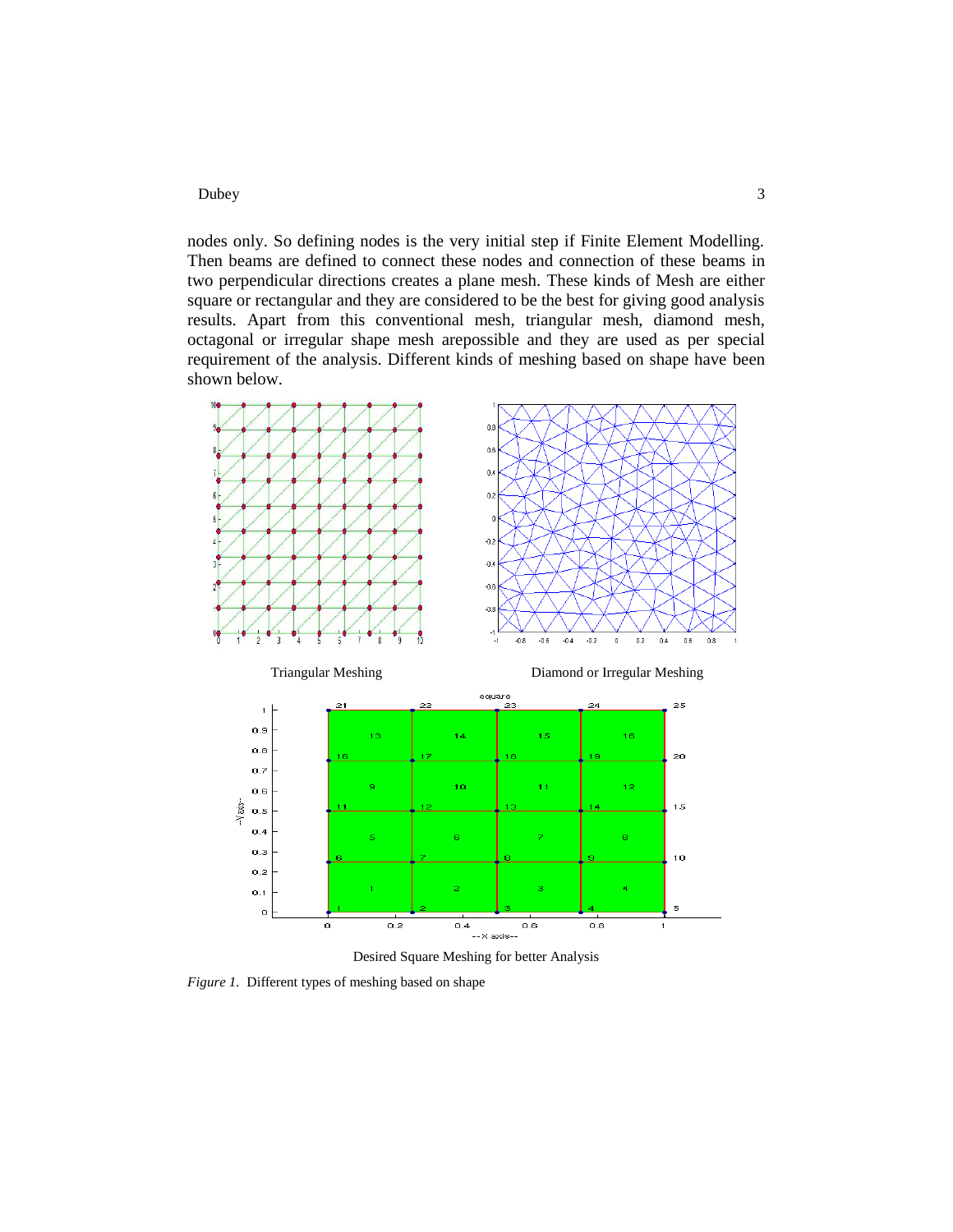## **1.4 Classification of mesh based on size**

Apart from different shapes, Mesh in Finite element analysis can be further categorized into Coarser Mesh and Finer Mesh based on its size. The classification will be clearer with the following figure.



As we increase the number of node in modeling, the beam element becomes finer and hence we get an increased mesh density, which can be treated as higher level of discretization and finally it gives a better analysis results responding to the actual structure condition.

## **2 PROJECT OBJECTIVE**

It is clear that Analytical Modelling in Finite analysis with finer Meshing gives results, which converges towards the actual results correlating exact site condition of the structure. However, as we increase the level of finer meshing in our modelling, the complexity level of the modelling keeps on increasing. This kind of complex model always increase the chances of committing mistakes during modelling and as results, the analysis will show error. For example, the finer meshing shown on above figure representing plan of a bridge deck of size 20m x 8.5m consist of more than 2500 nodes and over 6000 beams associated with it and an intense level of concentration is required during performing this kind of finer mesh to avoid any kinds of mistake. Even source of error is very difficult to track down because of huge numbers of members associated with this kind of modelling. Apart from the error and possible chances of mistake, Finer-meshing analysis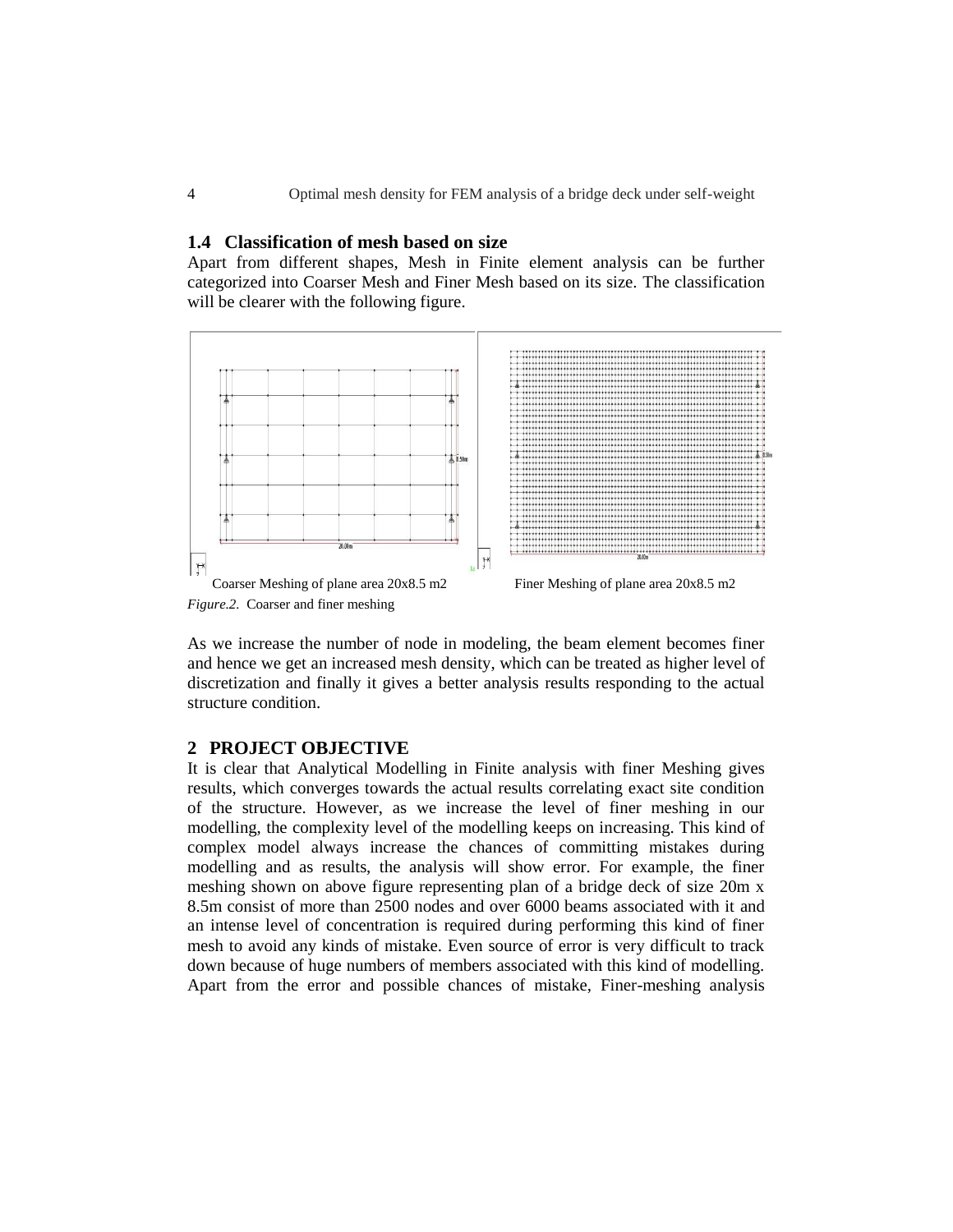always takes significantly long amount of time for post processing and showing results, which is not desirable. To avoid these problems we can carry our finite element analysis with coarser meshing which gives quick results with almost zero percentage chances of error. But, that is not an acceptable solution as Analysis results with coarser mesh, sometimes shows variation far away from the actual results. This variation is often towards un-safer side and it can lead to a collapse of the structure if coarser meshing analysis results, has been adopted for designing of the structure. To overcome both the problems, a mesh size need to be fixed which is neither Finer nor Coarser and shows both advantages of finer and coarser meshing in terms of least computing time with no error maintaining a significantly higher level of proximity to the actual analysis results. The mesh density corresponding to this particular mesh size is termed as Optimal Mesh density and it is very important for a realistic analysis without error and delay in computing.

Several studies, researches has been carried out in different institutes around the globe to establish optimal density in Finite element analysis because of its importance in dealing with complex structural analysis required in industrial purpose as well as academic area. This optimal density may vary depending upon the type of structure to be analysed and its parameters. Studying the variation of analysis results corresponding to different Mesh density modelling is prime purpose of the projects. This study also helps in developing an optimal density of a bridge super structure, which is under the effect of self-weight as well as vehicular load which is another aim of this project work.

### **3 CASE STUDY**

### **3.1 Source of study**

A number of investigators have studied the effect of element size on the accuracy of numerical results of different types of analysis and important conclusions are drawn from previous researches. Several studies have been made based on various FEM based software to determine optimal mesh density or element size/division of elements for analytical modeling to give a realistic analysis. Out of these studies, one particular experiments conducted at Mississippi State University has been referred as case study to compare results and conclusion.

 Based on previous works and achievements, a systematic investigation was conducted at Mississippi State University to fully discuss the size effect on simulation accuracy of static, modal and impact analysis for fundamental structural components such as plates and thin-walled beams. Out of these, static analysis of plate element corresponding to different mesh density and their results has been discussed thoroughly in this project report.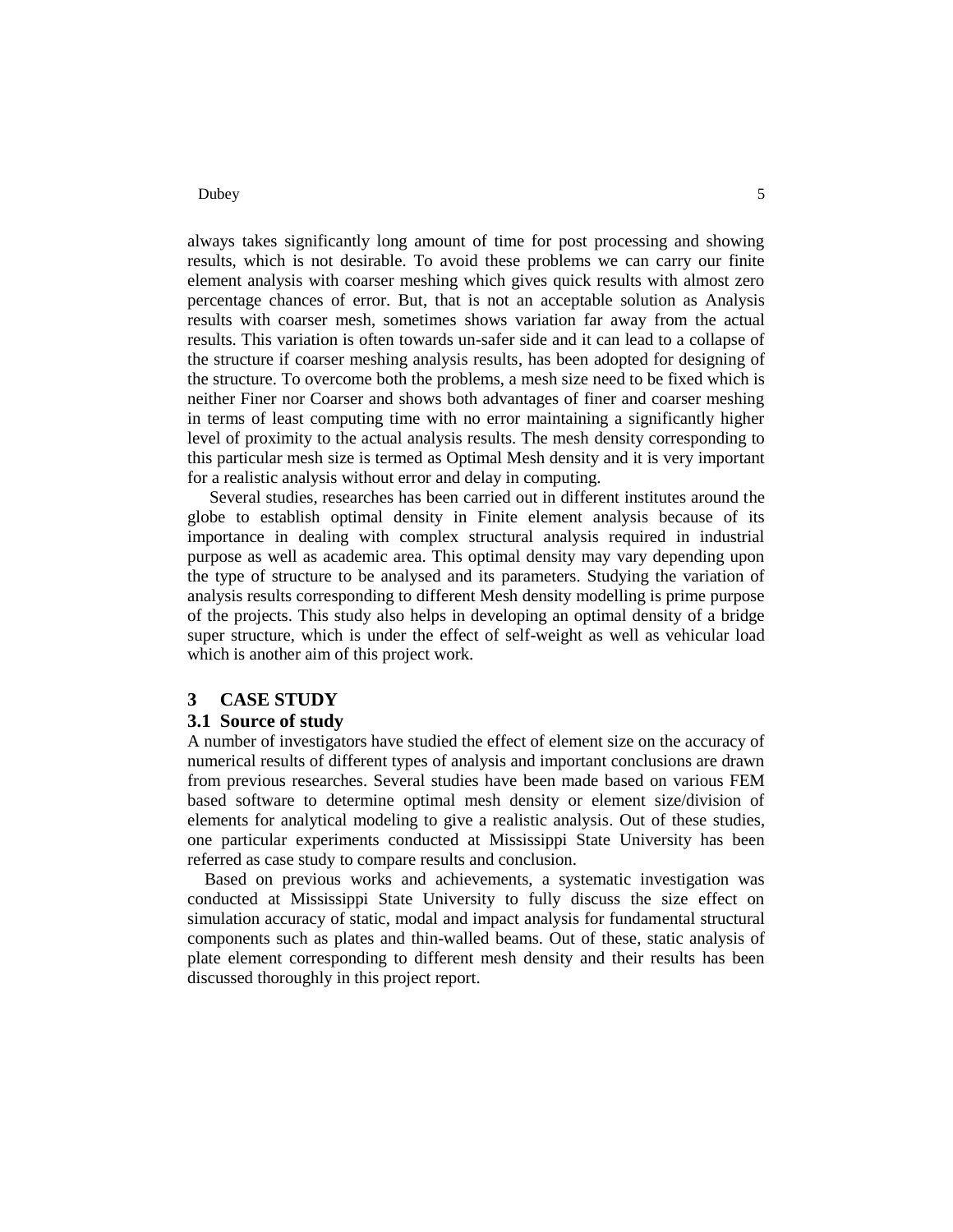## **3.2 Experimental background and results**

Static analysis were performed on a rectangular steel plate with dimension 300mm x 200mm and a thickness of 3mm. Material properties of the plate are – Young's Modulus 207 GPa, Density – 7830 Kg/m3, Yield Stress – 200 MPa, Ultimate Stress – 448 MPa and Poisson's ratio – 0.3

During the analysis, one end of the plate was fully constrained and 1 N-m moment was applied at the other end for a duration of 1 second. 10 times step were used to record the data so that 10 data points were collected during the analysis. A series of FE models were generated for that plate whose long side was meshed 2 (coarsest mesh) to 160 (finest mesh). Von mises stress and bending deformation yielded from each model were calculated and compared to study the influence of element size on the static analysis. Static analysis results and comparison are listed in Table 1 below. In that table, it is assumed that the FE models with finest mesh generate the most accurate results and percentage approximate errors were calculated by comparing other results to the most accurate ones.

| Mesh density (No of<br>Divisions) | <b>Stresses (Mpa)</b> | % of Error | <b>Computing Time</b> |
|-----------------------------------|-----------------------|------------|-----------------------|
| $\overline{2}$                    | 6.290                 | 5.08       | 3 sec                 |
| 5                                 | 6.370                 | 3.88       | 3 sec                 |
| 10                                | 6.580                 | 0.76       | 3 sec                 |
| 20                                | 6.570                 | 0.85       | 3 sec                 |
| 30                                | 6.607                 | 0.3        | 3 sec                 |
| 40                                | 6.613                 | 0.21       | 4 sec                 |
| 50                                | 6.607                 | 0.3        | 6 sec                 |
| 60                                | 6.620                 | 0.11       | 7 sec                 |
| 70                                | 6.621                 | 0.09       | 9 sec                 |
| 80                                | 6.616                 | 0.16       | 13 sec                |
| 90                                | 6.624                 | 0.05       | 18 sec                |
| 100                               | 6.624                 | 0.04       | 26 sec                |
| 120                               | 6.626                 | 0.01       | 40 sec                |
| 140                               | 6.623                 | 0.06       | 66 sec                |
| 160                               | 6.627                 |            | 124 sec               |

*Table 1.*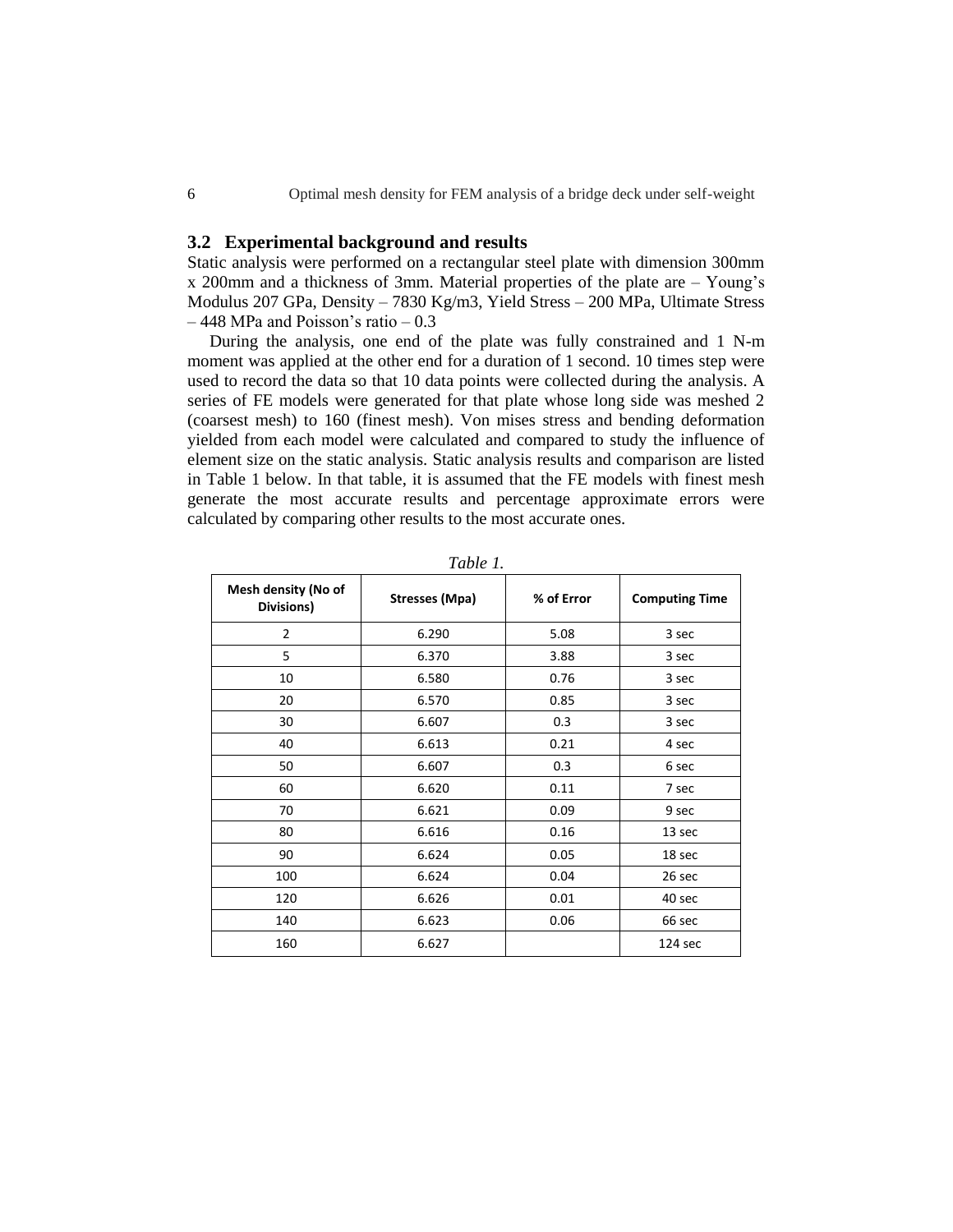## **Observations made by comparing the results of table 1**

- 1. The difference of Von Mises stresses generated from the model with 10 elements along the long side of the plate and from the finest mesh is less than 1% which is very good in engineering simulation. However the computing time for the coarse mesh model is only 3 seconds, which is less than 1/40 of the time cost by the finest model.
- 2. In can also be observed from the figure 3 that when the number of elements on the long side is higher than 60, the increase of mesh density doesn't significantly improve the accuracy of Von Mises stress any more. Such phenomenon was also observed in comparing other static analysis results.
- 3. Finally, it can be concluded that for static analysis, the FE model whose longest side is meshed by 10 elements can give us optimal combination of accuracy and efficiency.



*Figure 3.* Variation of % of error with respect to Mesh density (case study plot)

## **4 PROJECT WORK: ANALYSIS OF A BRIDGE DECK WITH DIFFERENT MESH DENSITY**

## **4.1 Data assumption and model development**

Following the results of case study, on a similar track finite element analysis results has been studied for a bridge deck corresponding to different analytical modelling of same bridge associated with different mesh density. The basic assumptions made for developing the bridge super structure model are as follows-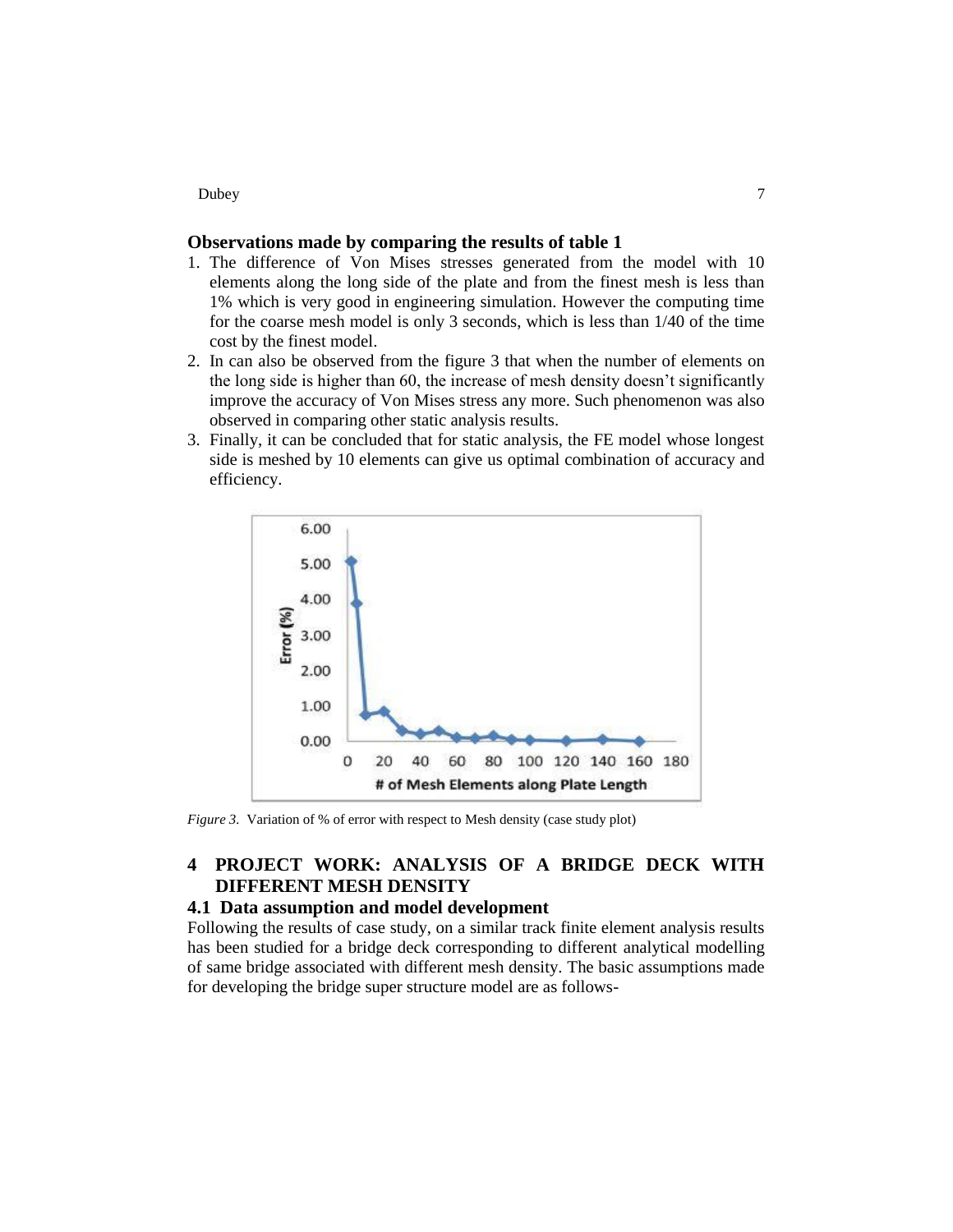- 1. The span of the bridge is 20.0m with a distance of 19.0m between centre to centre of supports.
- 2. The bridge is a 2- Lane bridge with outer width 8.5m.
- 3. The super structure of the Bridge consist of three RCC I girders with constant sectional properties though out the length of the bridge, connected with bridge deck and analysis results of the central girder has been used in this experiment.
- 4. Each ends of the bridge has three supports connected the girder to the bearing pedestal and it gives total six supports in the bridge system and all the supports are assumed to be pinned.
- 5. End diaphragm & intermediate diaphragm in girders and crash barrier and side walk on the bridge deck has been neglected for simplification of analysis and calculation.



*Figure 4.* Cross sectional details of I girder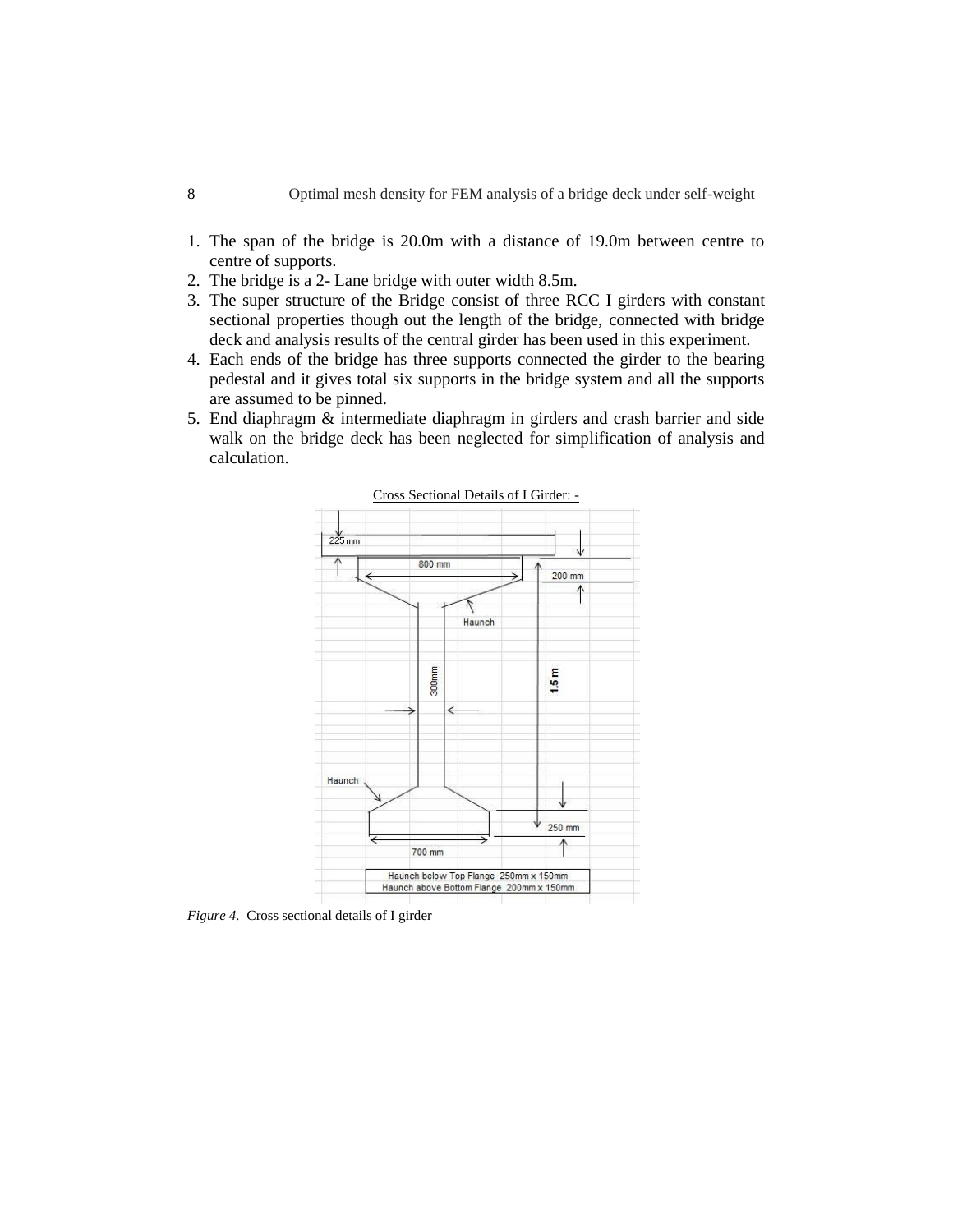Depth of girder- 1.5m Web thickness – 300 mm Top flange width – 800mm Top flange depth – 200mm Bottom Flange width – 700mm Bottom Flange depth – 250mm Top Haunch – 250mm x 150mm Bottom Haunch – 200mm x 150mm Thickness of Deck slab – 225 mm





*Figure 5.* 3D view of the bridge deck with girders

## **4.2 Analytical model development with different mesh density**

The plan area of the bridge deck has been kept constant (20x8.5m2) and modelling has been performed six different times with a mesh density ranging from 1 to 72. As mentioned earlier, all girders are assumed to be pinned supported and therefore different mesh density has been arrived for the analytical model by diving beam girder in to different numbers of divisions. For example, if all girders in between the supports are represented by a single beam element is corresponding to a mesh density of 1. Hence in other modelling, the girder are divided into 3,6,12,36 and 72 numbers of elements in between supports to generate mesh density of 3,6,12,36 and 72 respectively. Out of these mesh density, 1 to 12 can be treated as coarser, 36 finer and 72 divisions as finest meshing.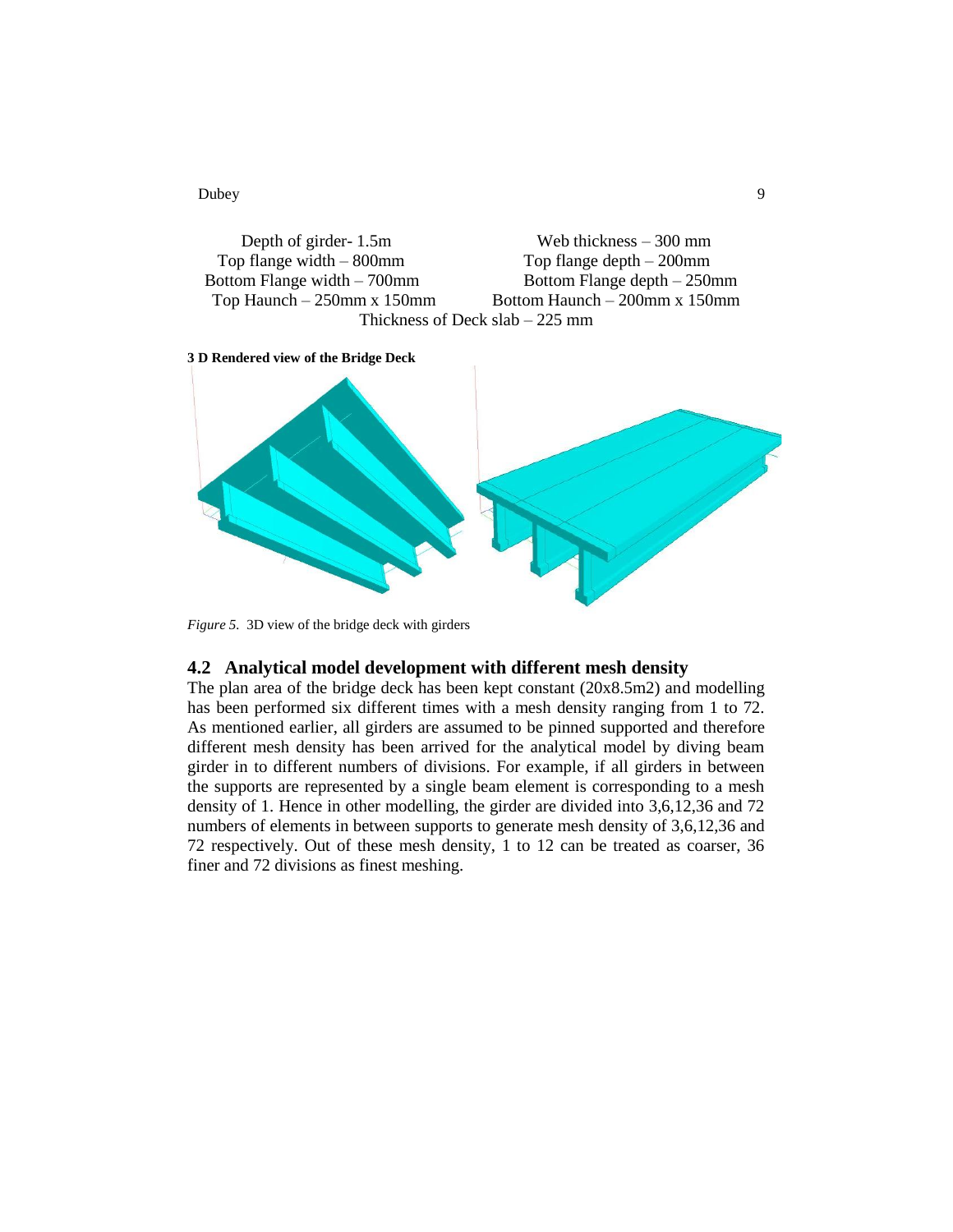

*Figure 6.* Modelling with different Mesh Density

## **4.3 Studies of analysis result and interpretation**

After completion of the modelling with different mesh density, structure has been analyses for self-weight load effect and Max bending moment value obtained, corresponding to each different mesh density, have been recorded and presented on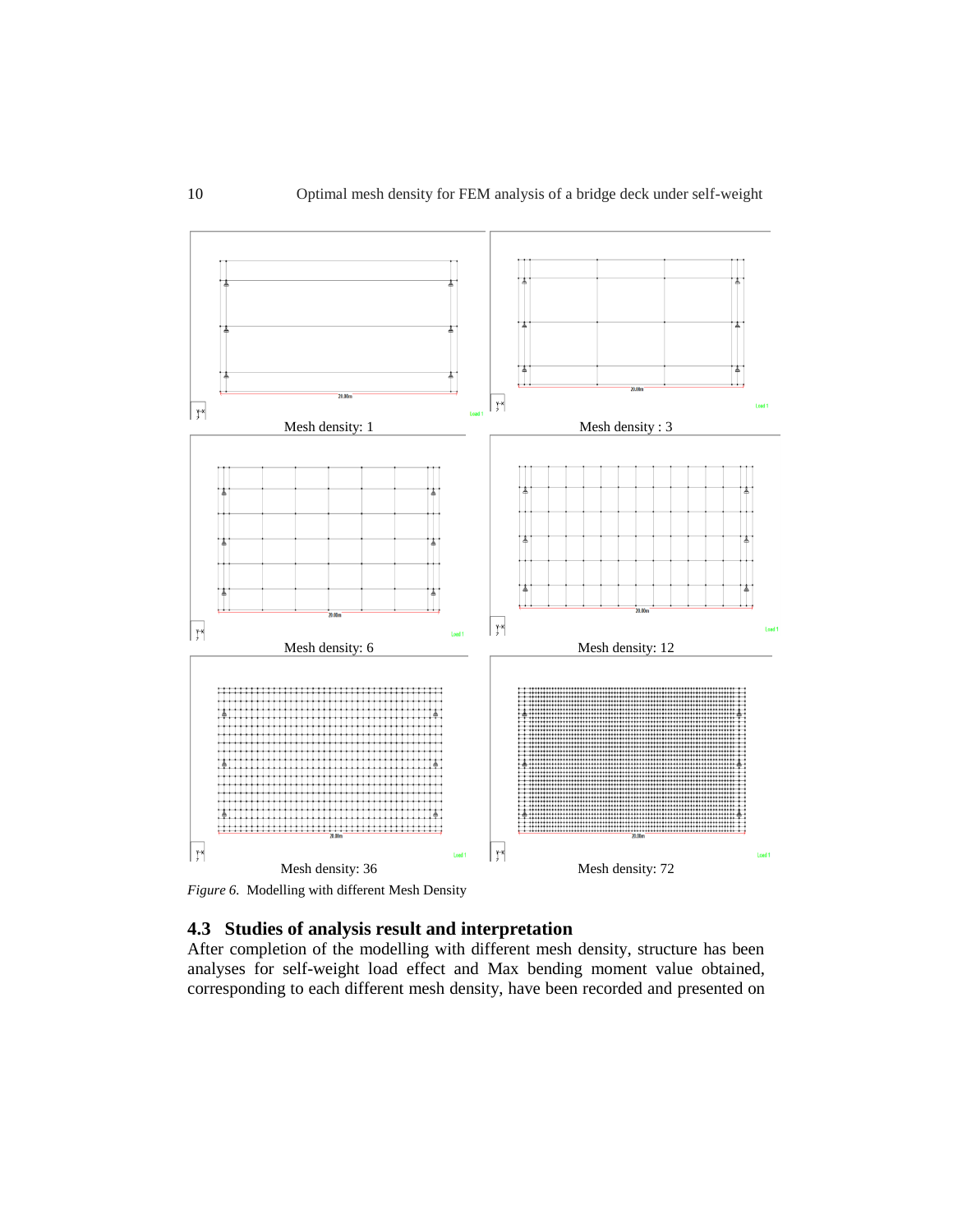Dubey 11 and 12 and 12 and 13 and 13 and 13 and 14 and 15 and 16 and 17 and 17 and 17 and 17 and 17 and 17 and 17 and 17 and 17 and 17 and 17 and 17 and 17 and 17 and 17 and 17 and 17 and 17 and 17 and 17 and 17 and 17 and

a tabular form below. Since the analysis has been carried out for self-weight only, critical moment is at mid-point and therefore, central girder mid-point readings are taken that represents the max bending moment.

| Sr<br>No       | No of divisions<br>along the Span | Max BM at Mid span of<br>Central Girder (KN.m) | Increase in Max BM<br>(KN.m) per number of<br>increased Nodes | % of Increase in<br>Max BM per<br>number of<br><b>Increased Node</b> |  |  |
|----------------|-----------------------------------|------------------------------------------------|---------------------------------------------------------------|----------------------------------------------------------------------|--|--|
| 1              |                                   | 1440                                           |                                                               |                                                                      |  |  |
| $\overline{2}$ | 3                                 | 1550                                           | 55.000                                                        | 3.819                                                                |  |  |
| 3              | 6                                 | 1680                                           | 43.333                                                        | 2.796                                                                |  |  |
| 4              | 12                                | 1850                                           | 28.333                                                        | 1.687                                                                |  |  |
| 5              | 36                                | 2210                                           | 15.000                                                        | 0.811                                                                |  |  |
| 6              | 72                                | 2480                                           | 7.500                                                         | 0.339                                                                |  |  |

*Table 2.* Max BM due to self-weight for different Mesh density

The graphical representation of the above data of table 2 is shown below.



*Figure 7.* Variation of Max BM due to self-weight as per Mesh density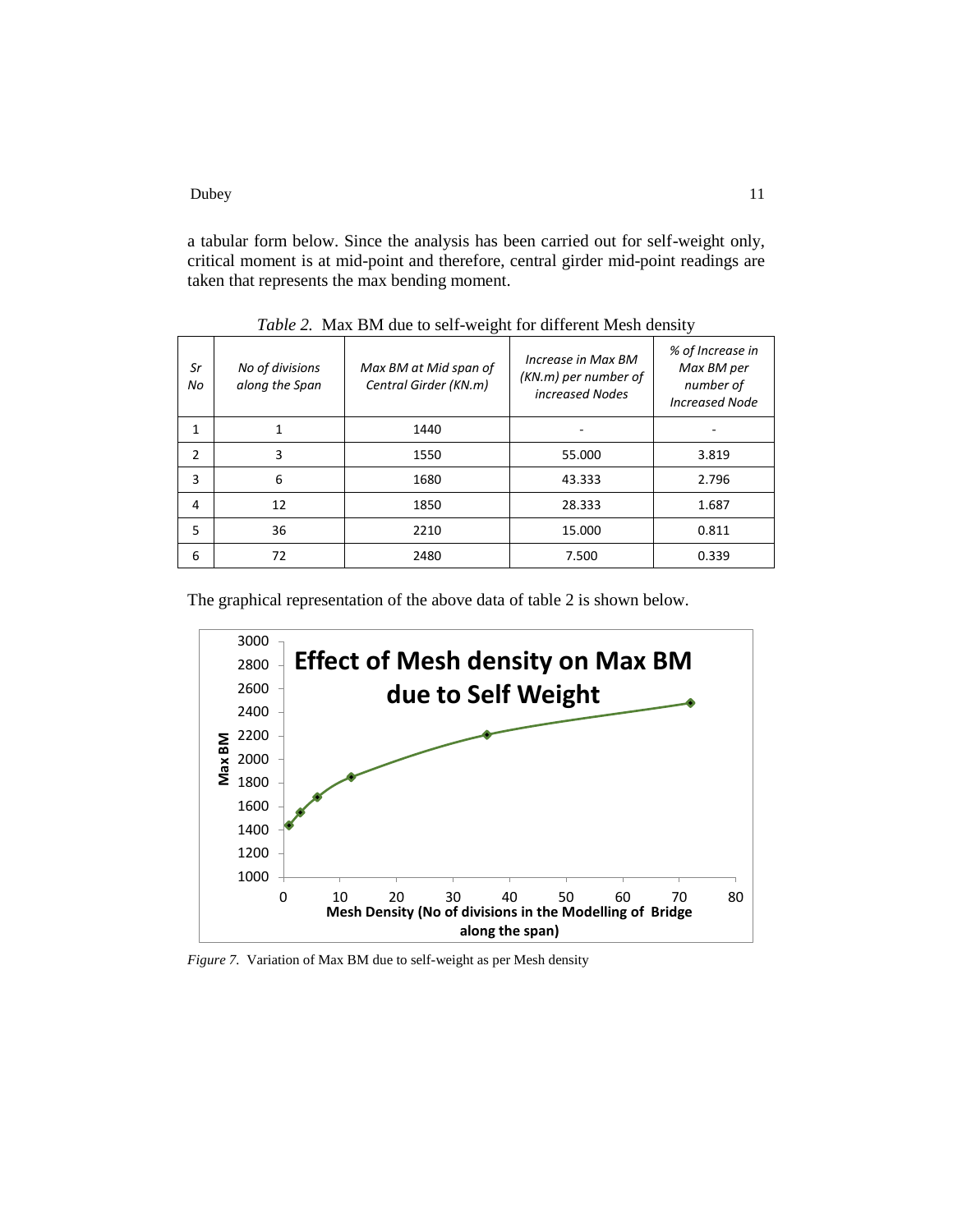From the plot, it has been clear that Max BM in a bridge deck due to self-weight increases as we keep on increasing mesh density or adopting finer mesh

In last page of the report, Table no 2 shows the results of Max Bending Moment corresponding to different Mesh density. In our next study, a comparative plot between percentages of Increased in Max Bending Moment per number of increased nodesand increase of Mesh Density has been evaluated. As we know, the third column of the table 2, gives the Max BM due to self-weight corresponding to the different Mesh density shown on  $2<sup>nd</sup>$  column of the table. For example, increase in Max BM is  $110$  KN.m  $(1550 - 1440)$  when mesh density is increased to 3 from 1. So the increase in Max BM per numbers of increased mesh density is, 110/(3-1)  $= 55$ KN.m, which is shown on the 4<sup>th</sup> column of the table and on the 5<sup>th</sup> column same figure same has been converted to percentages with respect to max BM of the earlier Mesh density. Example, against mesh density 3, we got a percentage of increase 3.819 which is the percentage fraction of increased max BM per increased nodes (55 KN.m) to the actual Max BM corresponding to mesh density 1 (1440.0 KN.m). The Plot has been shown below, for further analysis of the Results.



*Figure 8.* Variation in percentage Increased of Max BM with respect to Mesh density

From the graph, it has observed that the percentages of variation in Max BM keep on decreasing as we increase the Mesh density. In case of a finest Meshing of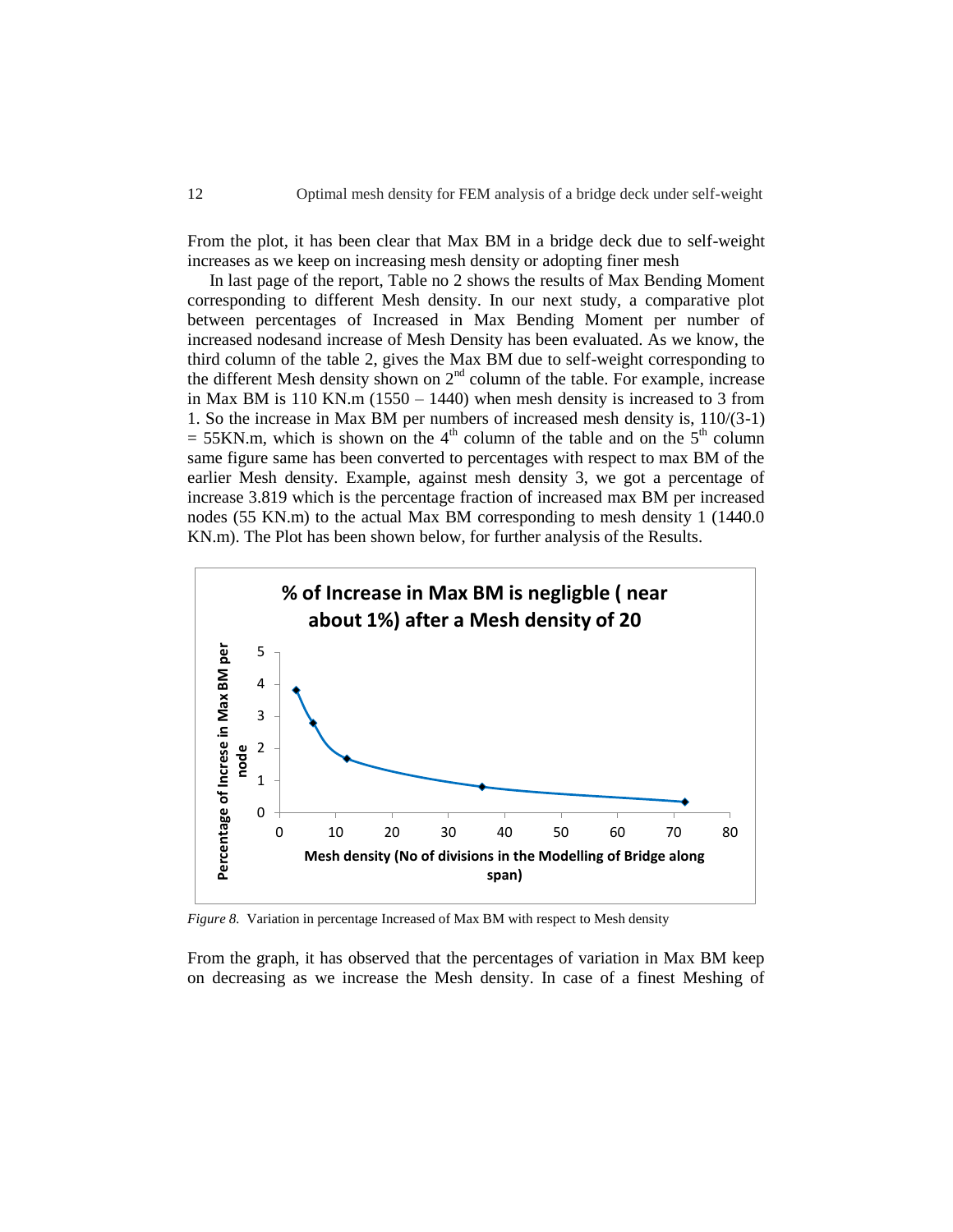### Dubey 2012 13

density 72, the percentage value even goes down 0.5%. Besides, the percentage of decrease in Max BM goes down to 1% with a mesh density near about 20. So, practically it implies that a meshing of 20 is good enough to take care of accurate analysis as further increase in mesh density doesn't give a significant change in percentage of increase in Max BM. Whereas, it is feasible to perform an error less analytical modelling with a mesh density in the range of 20 that's gives a quick post processing and a less computing time. Therefore, in this analysis conducted for selfweight of a bridge deck shows an optimal mesh density of 20 to maintain an accurate finite element analysis with least computing time and error less analysis.

The optimal mesh density arrived from the results of case study is 10, as the whole analysis was carried out for a simple plate element of size 300mm x 200mm whereas a significantly long bridge of span of 20m necessarily demands a higher level of optimal Mesh density.

## **5 DYNAMIC LOAD ANALYSIS**

#### **5.1 Vehicular loading details**

Vehicular load has been considered to study the analysis results for varying mesh density under the effect of dynamic load. The vehicular loading has been taken from CANADIAN HIGHWAY BRIDGE DESIGN CODE (CHBDC- CAN/CSA-S6-06) with an assumption that this hypothetical bridge is located somewhere in Canada. The section -3 of this code CAN/CSA-S6-06 deals with the details of various patterns of load can be acted on a typical highway bridge. Out of this section 3 of the manual, clause no 3.8.3.2 gives the details of vehicular loading need to be considered for a highway bridges. There are basically, two different vehicular loads as per the code and they are 1. CL-625 Truck loading and 2.CL-625 Lane loading. In this expression CL stands for Canadian loading and 625 represents the total weight of the vehicular load in KN. Out of these two loads, CL-625 truck loading is more critical and governs the Max BM, shear force and other parameters based on what design of a typical bridge is carried out. Therefore, in this part of the project vehicular load dynamic analysis has been carried out for CL-625 truckload only. Again, the Max BM result is recorded for the central girder only as done in self-weight analysis.

The CL-625 Truck load is comprised of five axles load and two tyres are associated with each axle distributing the axle load equally. The distribution of the 625 KN load is spreading over a length of 18.0m and following figure has been appended from the code CAN/CSA-S6-06 for a better understanding of Wheel spacing and weight distribution.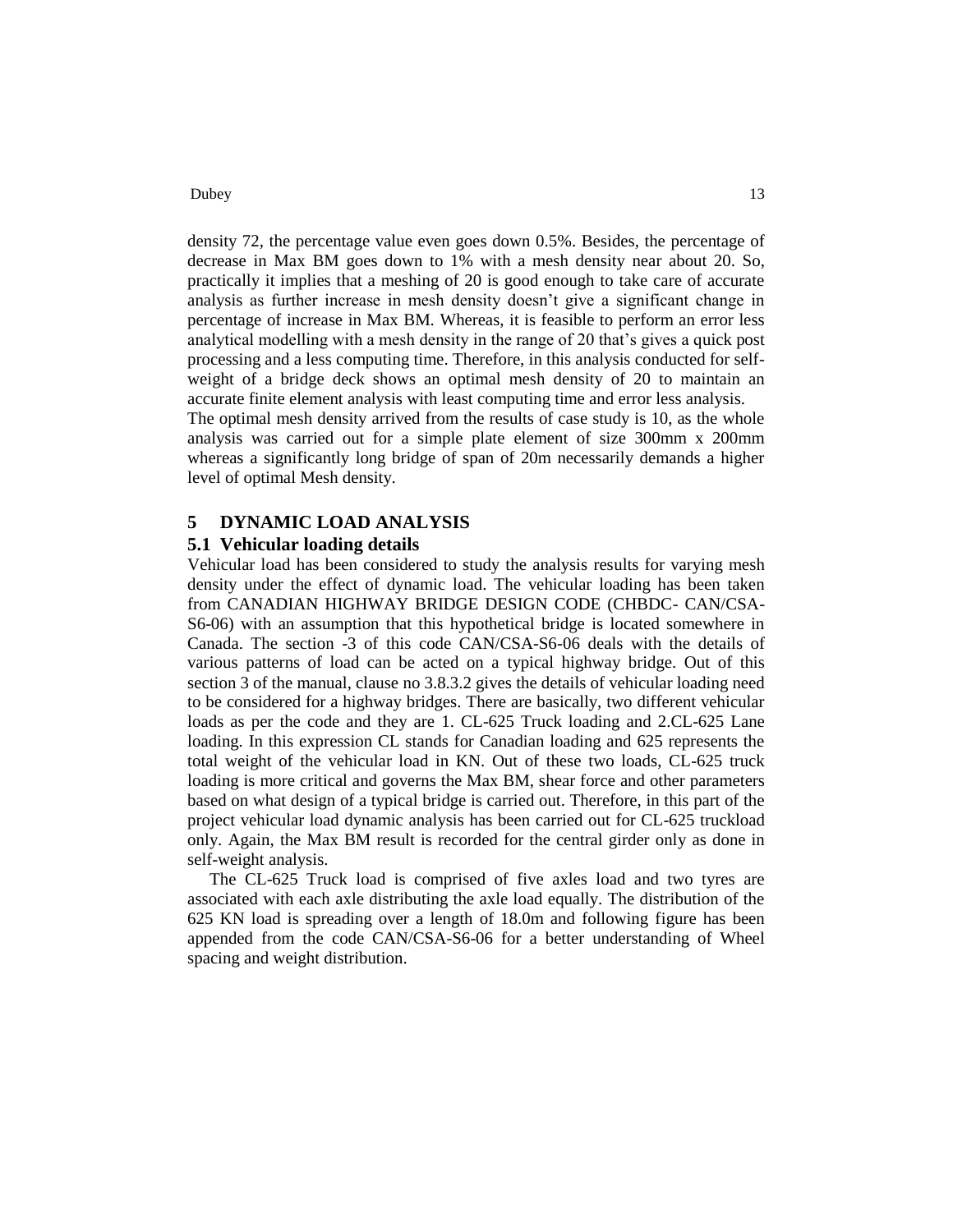

*Figure 9.* Axle spacing and load distribution of CL-625 Truck load

## **5.2 Results and interpretation from dynamic analysis**

Dynamic load analysis has been carried out considering CL-625 Truck load for several times for the same bridge deck corresponding to six different modelling associated with different mesh density. The results of Max Bending Moment in the central girder corresponding to different mesh density has been recorded in a tabular form and shown below- Variation of Maximum Bending Moment due Vehicle load as per variation of Mesh size

| SrNo                        | No of divisions<br>along the Span | Max BM at<br>Central Girder<br>(KN.m) | Decrease in Max BM<br>(KN.m) per increased<br><b>Nodes</b> | % of Decrease in<br>Max BM per Node |
|-----------------------------|-----------------------------------|---------------------------------------|------------------------------------------------------------|-------------------------------------|
|                             |                                   | 1010                                  |                                                            |                                     |
| $\mathcal{D}_{\mathcal{L}}$ | 3                                 | 965.66                                | 22.170                                                     | 2.195                               |
| 3                           | 6                                 | 948.22                                | 5.813                                                      | 0.602                               |
| $\overline{4}$              | 12                                | 931.798                               | 2.737                                                      | 0.289                               |
| 5                           | 36                                | 872.296                               | 2.479                                                      | 0.266                               |
| 6                           | 72                                | 796.569                               | 2.104                                                      | 0.241                               |

*Table 3.* Max BM due to Vehicular load for different Mesh density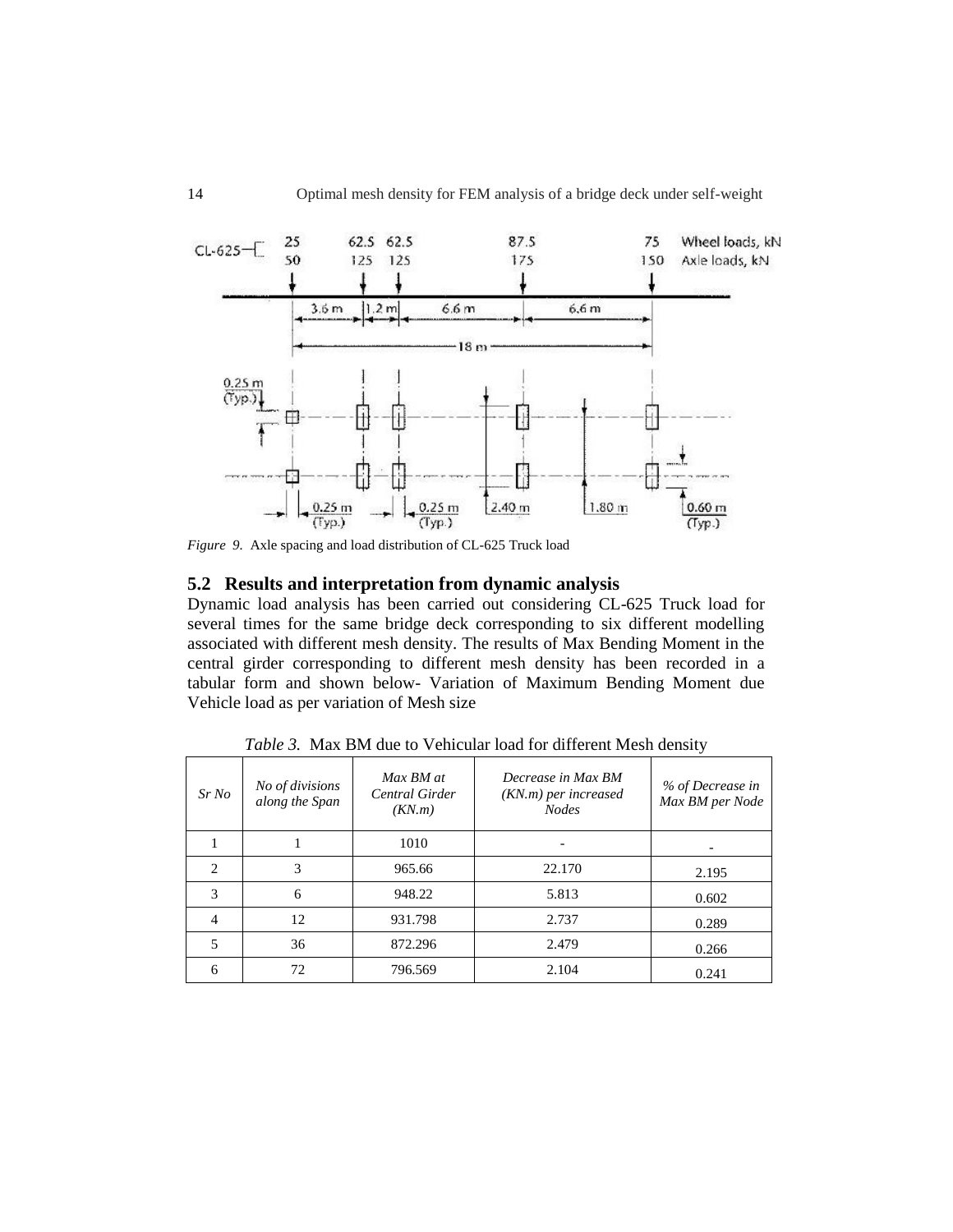Dubey 2012 15

The graphical representation of the Data shown on table 3 is as follows



*Figure 10.* Variation of Max BM due to live load as per increase in Mesh density

From the previous plot shown in figure 10, it is clear that the Max BM due to vehicular live load decreases as we increase the Mesh density of the same analytical model. This is quite opposite in nature to the response of finite element analysis carried out for a static load like Self-weight which shows an increase in max BM with increased mesh density.

The reason behind this opposite nature of variation of Max BM due to live load is still not found out clearly. However, the main possible cause of the decrease in Max BM is because of the dispersive nature of the vehicular live load and higher density of Meshing gives freedom to disperse it widely and as a result decrease the concentrated action of load and Max BM accordingly.

The percentage of decrease in max BM due to live load corresponding to different mesh density has been calculated in the same way as described in case of Self-weight analysis and results are shown on the table 3 itself. The graphical representation of this Max BM due to live load variation is shown below.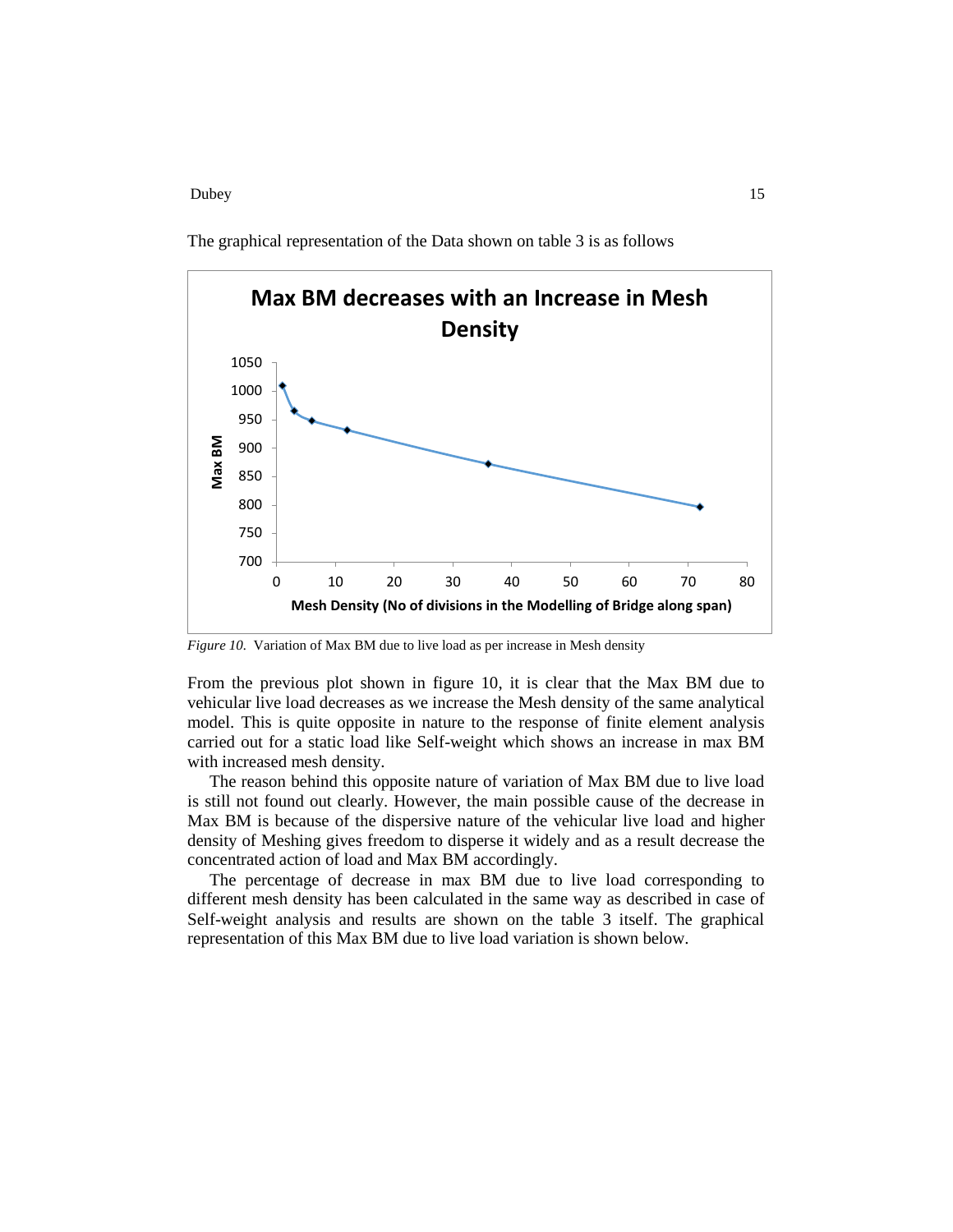

*Figure 11.* Variation of Decreased BM per increase node with respect to increase mesh density

Max BM due to live load keeps on decreasing as we increase the mesh density. However, from the above plot, it is clearly visible that this decreased in Max BM due to live load per increased number of mesh density is very negligible after a mesh density of 12 and it remains constant (near about 0.25%) even after further increase in mesh density.

## **6 CONCLUSIONS**

In this project work several finite element analysis has been performed for a bridge deck under different loading (Static- Self weight and Dynamic- Vehicular CL-625 Truck load). Analyses are carried out for different modelling results from different mesh density varying from coarsest one to finest meshing of 72. Several interesting facts has been observed related to the effect of meshing size and Mesh density on the analytical modelling of Finite Element Analysis. Out of these studies some important conclusions are drawn and they are as follows –

- 1. Increase in Mesh Density in Finite Element Analysis results in increasing the Maximum Bending Moment due to static load (Self Weight) whereas the effect is reverse in case of Live Load Analysis.
- 2. An Optimal Mesh Density of 20 can be considered for a bridge deck Analysis